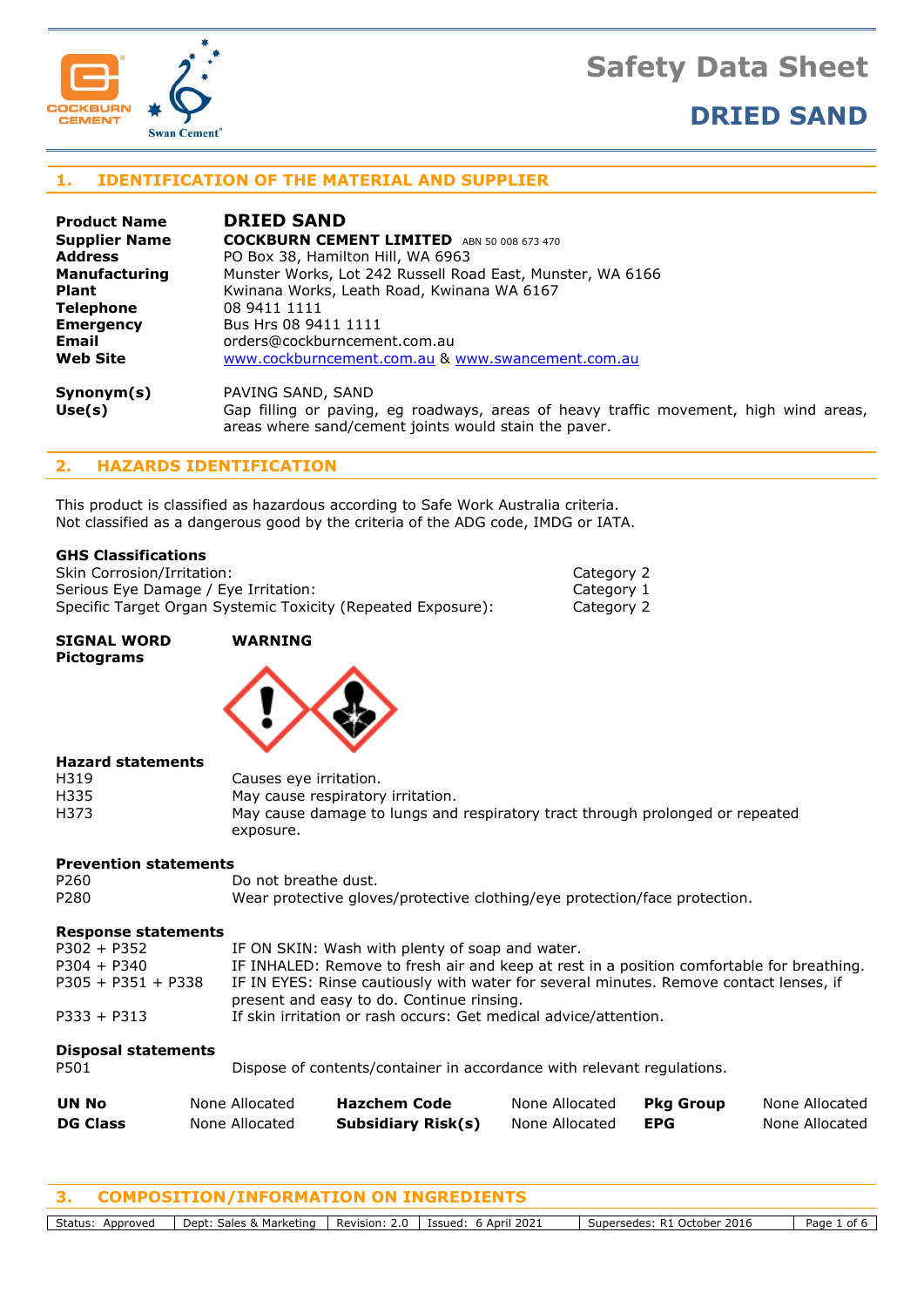

Being a sand based product there is a risk that the 'Respirable Crystalline Quartz' (RCQ) content may be hazardous to human health. While the product is wet and being applied the amount of airborne RCQ will be reduced but it is strongly advised that proper PPE is worn to minimize the possibility of inhalation. Once dry any residues, grinding or strong abrasive forces on the finished product may reintroduce RCQ into the air so caution should be taken.

| Ingredient                  | Formula          | Conc.     | CAS No.    |
|-----------------------------|------------------|-----------|------------|
| CRYSTALLINE SILICA (QUARTZ) | SiO <sub>2</sub> | $<99.9\%$ | 14808-60-7 |
| ADDITIVES                   | Not Available    | <1%       | -          |

\*Aggregates used may be siliceous.

# **4. FIRST AID MEASURES**

- **Eye** Flush thoroughly with flowing water for at least 15 minutes. Seek medical attention if symptoms persist.
- **Inhalation** Remove from dusty area to fresh air. If symptoms persist, seek medical attention.
- **Skin** Wash off skin thoroughly with water. A shower may be required.
- **Ingestion** Rinse mouth and lips with water. Do not induce vomiting. Give water to drink to dilute stomach contents. If symptoms persist, seek medical attention.
- **Advice to Doctor** Treat symptomatically.
- **First Aid Facilities** Eye wash station.

### **Additional Information - Aggravated Medical Conditions**

- **Inhalation** Over exposure resulting from prolonged and repeated inhalation of dust containing crystalline silica can cause bronchitis, silicosis (scarring of the lung.) It may also increase the risk of scleroderma (a disease affecting the connective tissue of the skin, joints, blood vessels and internal organs) and lung cancer. Epidemiological studies have shown that smoking increases the risk of bronchitis, silicosis (scaring of the lung) and lung cancer in persons exposed to crystalline silica.
- **Skin** Prolonged and repeated skin contact may cause abrasions.

# **5. FIRE FIGHTING**

**Flammability** Non-flammable. Does not support combustion of other materials. **Fire and Explosion** No fire or explosion hazard exists. **Extinguishing** Non-flammable; use suitable extinguishing agent for surrounding fire. **Hazchem Code** None.

# **6. ACCIDENTAL RELEASE MEASURES**

Status: Approved | Dept: Sales & Marketing | Revision: 2.0 | Issued: 6 April 2021 | Supersedes: R1 October 2016 | Page 2 of 6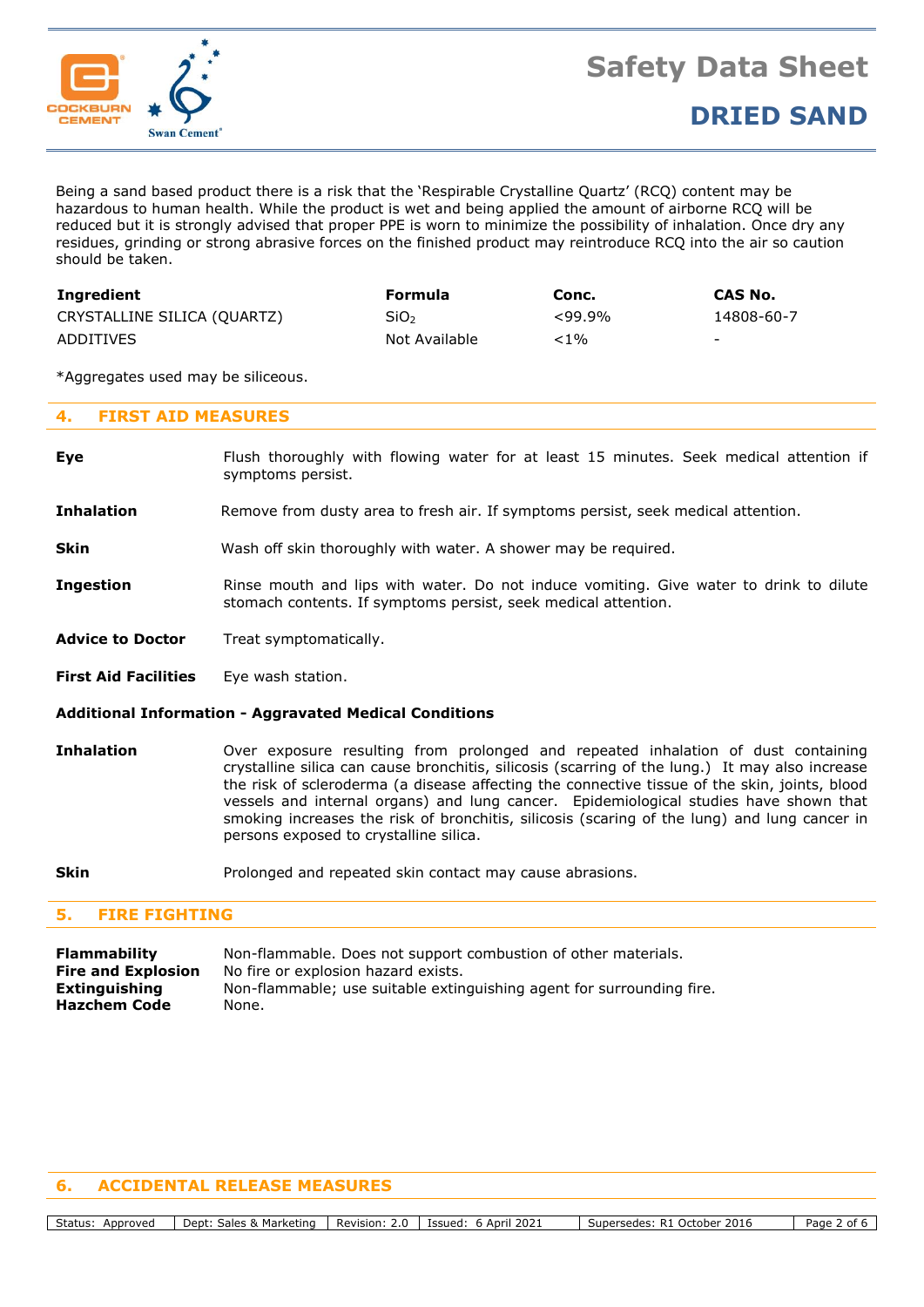



| Wear dust-proof goggles, PVC/rubber gloves, a Class P2 respirator (where an inhalation<br>risk exists), coveralls and rubber boots. Clear area of all unprotected personnel. Prevent<br>spill entering drains or waterways. Collect and place in sealable containers for disposal or<br>reuse. Avoid generating dust. |
|-----------------------------------------------------------------------------------------------------------------------------------------------------------------------------------------------------------------------------------------------------------------------------------------------------------------------|
| Follow safety requirements for personal protection under Section 8 Exposure<br>Controls/Personal Protection.                                                                                                                                                                                                          |
|                                                                                                                                                                                                                                                                                                                       |

# **7. HANDLING AND STORAGE**

**Storage** Store off the floor in the original bags in a cool, dry, well ventilated area, removed from excessive moisture and heat. Ensure packages are adequately labelled, protected from physical damage and sealed when not in use.

### **Handling** Dried Sand is supplied in 20 bags. Recognised local safe lifting methods should be used.

Before use carefully read the product label. Use of safe work practices are recommended to avoid eye or skin contact and inhalation. Observe good personal hygiene, including washing hands before eating. Prohibit eating, drinking, and smoking in contaminated areas.

#### **Property/** Refer to Section 13. **Environmental**

### **8. EXPOSURE CONTROLS/PERSONAL PROTECTION**

**Ventilation** Do not inhale dust/powder. Use with adequate ventilation. Where a dust inhalation hazard exists, mechanical extraction ventilation is recommended. Maintain dust levels below the recommended exposure standard.

| <b>Exposure</b>                                                      | SILICA, CRYSTALLINE - QUARTZ (14808-60-7)                     |  |  |
|----------------------------------------------------------------------|---------------------------------------------------------------|--|--|
| ES-TWA: $0.05 \text{ mg/m}^3$ (Respirable Dust).<br><b>Standards</b> |                                                               |  |  |
|                                                                      | Under Model WHS Law adopted in most Australian jurisdictions. |  |  |

**PPE** Wear dust-proof goggles and rubber or PVC gloves. Where an inhalation risk exists, wear a Class P2 respirator. If there is potential for prolonged and/or excessive skin contact, wear coveralls. At high dust levels, wear a Class P3 respirator or a Powered Air Purifying Respirator (PAPR) with Class P3 filter.



# **9. PHYSICAL AND CHEMICAL PROPERTIES**

**Bulk Density** 1,450 kg/m<sup>3</sup> (approximately)

| Appearance              |
|-------------------------|
| Odour                   |
| рH                      |
| <b>Vapour Pressure</b>  |
| <b>Vapour Density</b>   |
| <b>Boiling Point</b>    |
| <b>Melting Point</b>    |
| <b>Evaporation Rate</b> |
|                         |

**Evaporation Rate** Not Available **Autoignition** 

**Appearance** Yellow sand **Solubility (water)** Insoluble **Odourless The Specific Gravity 2.7 Average** Approximately 7 **4 Million Control 1 Million Volatiles** Not Available **Not Available <b>Flammability** Non Flammable **Not Available <b>Flash Point Flash Point** Not Relevant **Book Available <b>Boiling Point** Upper Explosion Limit Not Relevant **Melting Point** Not Available **Lower Explosion Limit** Not Relevant **Temperature**

Not Available

**10. STABILITY AND REACTIVITY**

**Particle Size**  $\lt 1$  mm

Status: Approved Dept: Sales & Marketing Revision: 2.0 | Issued: 6 April 2021 | Supersedes: R1 October 2016 | Page 3 of 6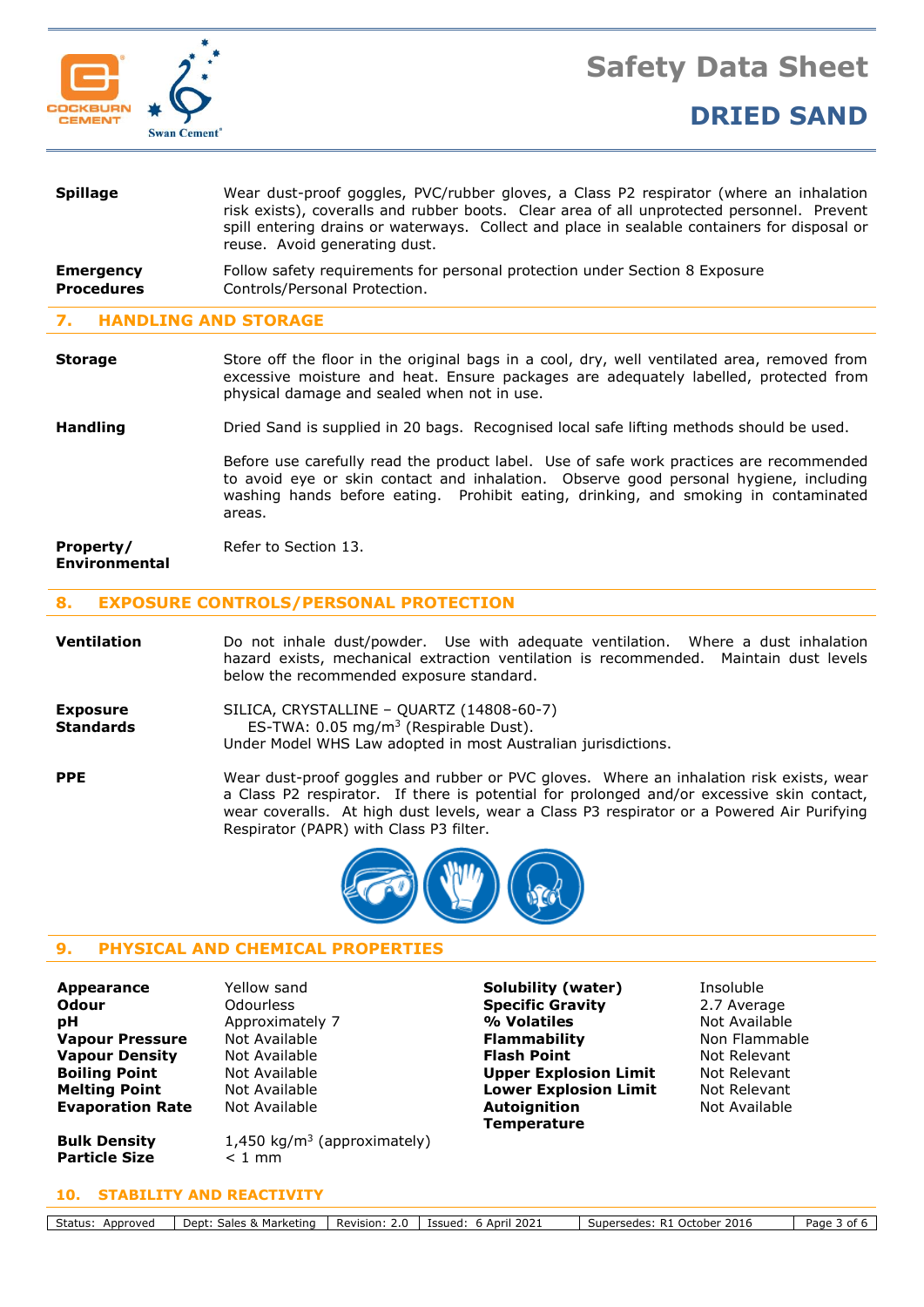



| <b>Chemical Stability</b>               | Chemically stable.                                           |
|-----------------------------------------|--------------------------------------------------------------|
| <b>Conditions to Avoid</b> None.        |                                                              |
| Incompatible<br><b>Materials</b>        | None.                                                        |
| <b>Decomposition</b><br><b>Products</b> | Unlikely to evolve toxic gases when heated to decomposition. |

### **Hazardous Reactions** None.

### **11. TOXICOLOGICAL INFORMATION**

- **Acute Toxicity** High chronic toxicity. Associated with prolonged exposure to high potentially respirable dust levels.
- **Eye I**rritant upon contact with dust. Over exposure may result irritation and lacrimation.
- **Inhalation** Long term exposure can lead to irritation in the nose and throat. Prolonged and repeated inhalation of respirable silica may result in silicosis. It may also increase the risk of scleroderma (a disease affecting the connective tissue of the skin, joints, blood vessels and internal organs) and lung cancer. Epidemiological studies have shown that smoking increases the risk of bronchitis, silicosis (scaring of the lung) and lung cancer in persons exposed to crystalline silica.
- **Skin** Irritating to the skin. Prolonged and repeated contact may result in skin rash, abrasions, and dermatitis.
- **Ingestion** This product is biologically inert. However, ingestion may result in gastrointestinal irritation due to the dusts mechanical action.
- **Mutagenicity** Insufficient data available for this product to classify as a mutagen.
- **Carcinogenicity** Dried Sand is not classified as a carcinogen by NOHSC. Crystalline silica is classified as carcinogenic to humans (IARC Group 1), however due to low levels present and product application, the criteria for classification is not met.

# **12. ECOLOGICAL INFORMATION**

**Toxicity** Product is inert when mixed with water. This product is non-toxic to aquatic life forms.

- **Persistence &** Product is persistent and would have a low degradability. **Degradability**
- **Mobility in soil** A low mobility would be expected in a landfill situation.

### **13. DISPOSAL CONSIDERATIONS**

**Waste Disposal** Reuse or recycle where possible. Alternatively, ensure product is covered with moist soil to prevent dust generation and dispose of to an approved landfill site. Contact the manufacturer for additional information.

**Legislation** Dispose of in accordance with relevant local legislation. Keep out of sewer and stormwater drains.

### **14. TRANSPORT INFORMATION**

Status: Approved Dept: Sales & Marketing Revision: 2.0 | Issued: 6 April 2021 | Supersedes: R1 October 2016 | Page 4 of 6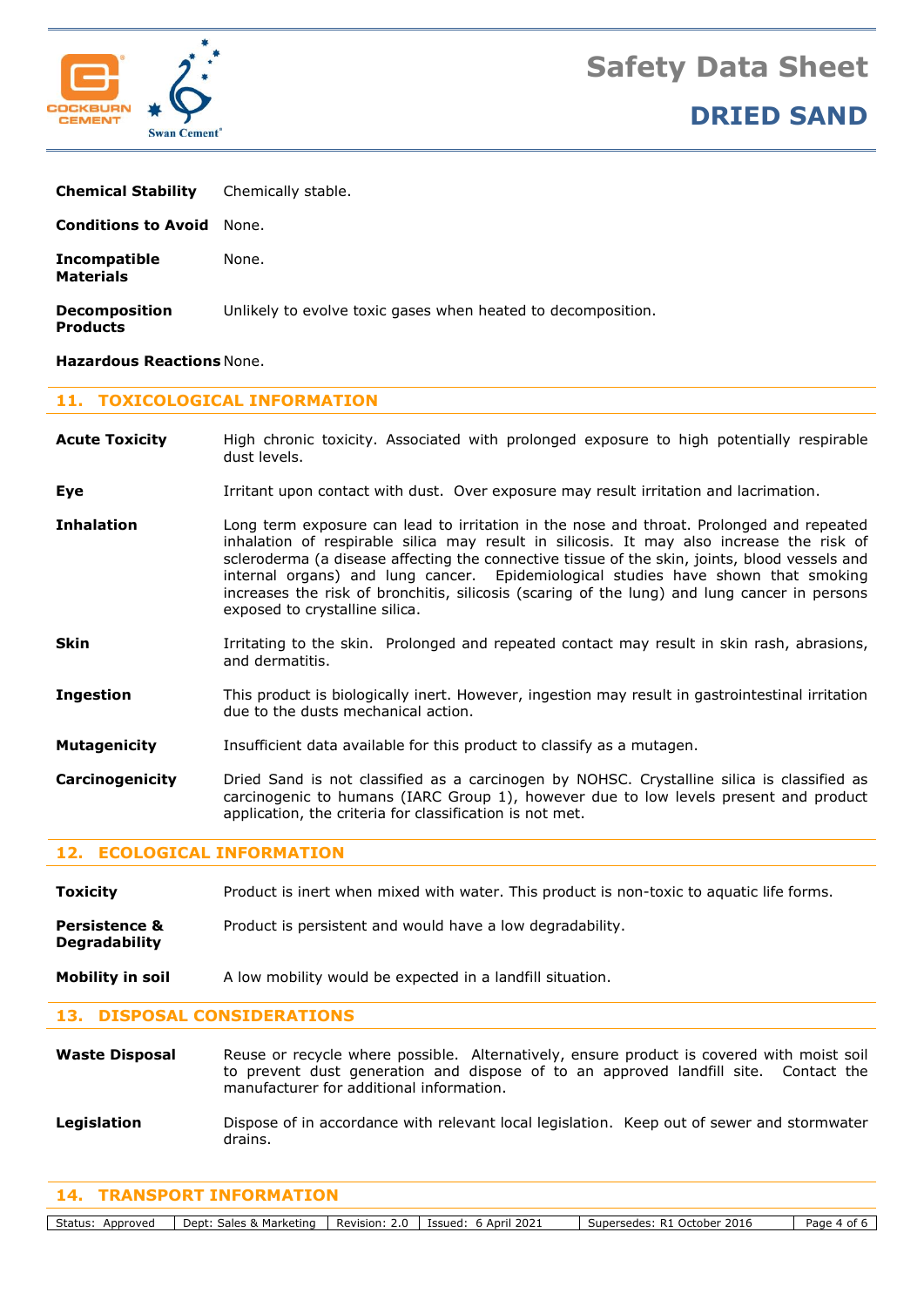

Not classified as a dangerous good by the criteria of the ADG Code.

Drivers of trucks transporting bagged product should ensure that the bags are properly restrained.

# **IATA (INTERNATIONAL AIR TRANSPORT ASSOCIATION)**

| <b>Shipping Name</b> | None Allocated |                     |                |                  |                |
|----------------------|----------------|---------------------|----------------|------------------|----------------|
| UN No                | None Allocated | <b>Hazchem Code</b> | None Allocated | <b>Pka Group</b> | None Allocated |
| <b>DG Class</b>      | None Allocated | Subsidiary Risk(s)  | None Allocated | EPG              | None Allocated |

# **15. REGULATORY INFORMATION**

| Poison      | A poison schedule number has not been allocated to this product using the criteria in the |
|-------------|-------------------------------------------------------------------------------------------|
| Schedule    | Standard for the Uniform Scheduling of Drugs and Poisons (SUSDP).                         |
| <b>AICS</b> | All chemicals listed on the Australian Inventory of Chemical Substances (AICS).           |

# **16. OTHER INFORMATION**

**Additional** IARC – GROUP 1 – PROVEN HUMAN CARCINOGEN. This product contains an ingredient for **Information** which there is sufficient evidence to have been classified by the International Agency for Research into Cancer as a human carcinogen. The use of products known to be human carcinogens should be strictly monitored and controlled.

> RESPIRATORS: In general, the use of respirators should be limited and engineering controls employed to avoid exposure. If respiratory equipment must be worn ensure correct respirator selection and training is undertaken. Remember that some respirators may be extremely uncomfortable when used for long periods. The use of air powered or air supplied respirators should be considered where prolonged or repeated use is necessary.

> PERSONAL PROTECTIVE EQUIPMENT GUIDELINES: The Recommendation for protective equipment contained within this SDS report is provided as a guide only. Factors such as method of application, working environment, quantity used, product concentration and the availability of engineering controls should be considered before final selection of personal protective equipment is made.

> HEALTH EFFECTS FROM EXPOSURE: It should be noted that the effects from exposure to this product will depend on several factors including: frequency and duration of use; quantity used; effectiveness of control measures; protective equipment used and method of application. Given that it is impractical to prepare an SDS report which would encompass all possible scenarios, it is anticipated that users will assess the risks and apply control methods where appropriate.

**ABBREVIATIONS**: mg/m<sup>3</sup> – Milligrams per cubic metre ppm – Parts Per Million ES-TWA – Exposure Standard - Time Weighted Average CNS – Central Nervous System NOS – Not Otherwise Specified  $pH$  – relates to hydrogen ion concentration – this value will relate to a scale of  $0 - 14$ , where 0 is highly acidic and 14 is highly alkaline. CAS# - Chemical Abstract Service Number – used to uniquely identify chemical compounds. IARC – International Agency for Research on Cancer.

**Report Status** This document has been compiled by Cockburn Cement Limited the manufacturer of the product and serves as the manufacturer's Safety Data Sheet.